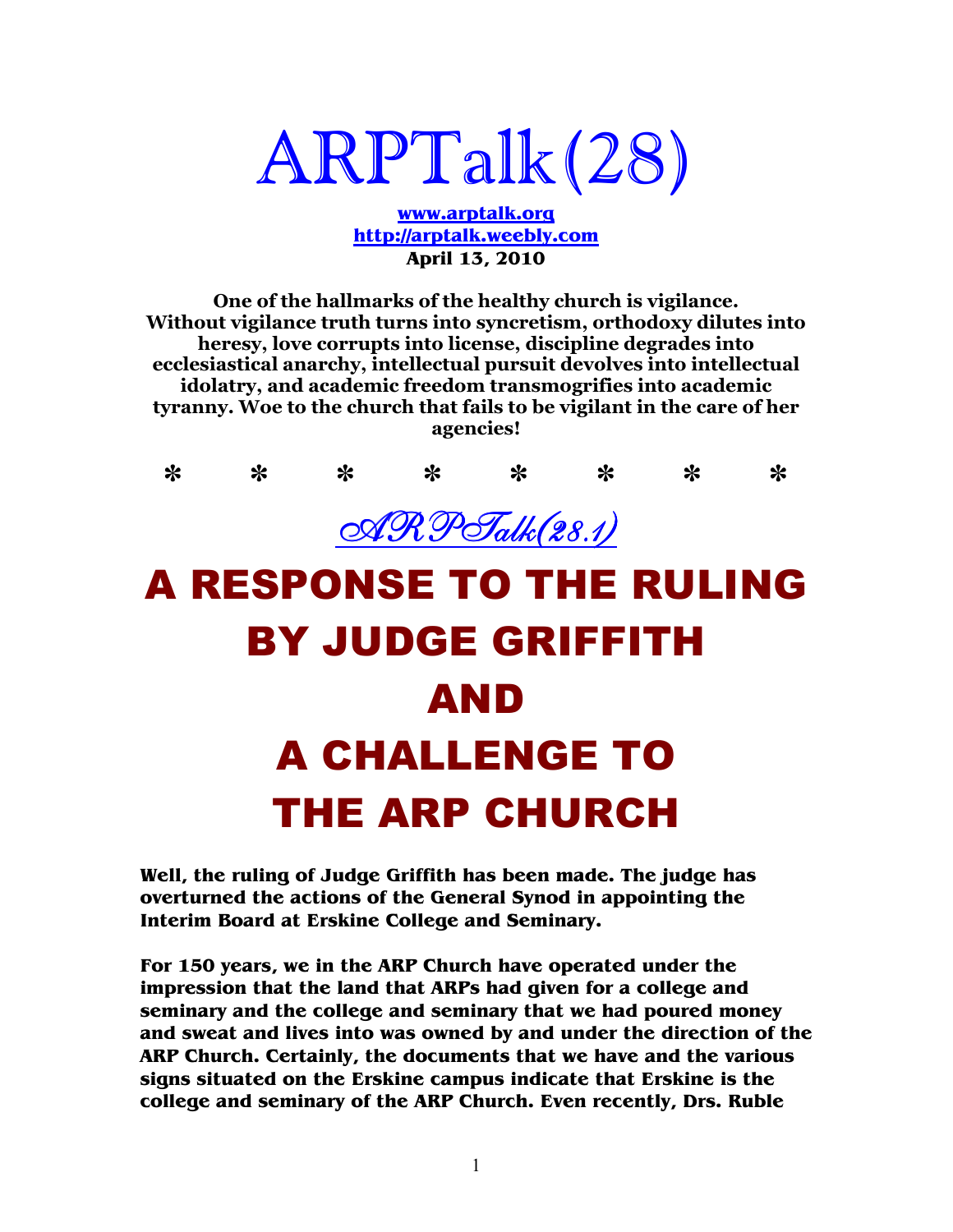**and Gaston have spoken of Erskine College and Seminary as belonging to and operated by the ARP Church.** 

**Well, Judge Griffith said it ain't so! What was most surprising for many of us was the chatter on Facebook. One was reminded of the scene from The Lion, the Witch, and the Wardrobe where the ghouls howl and dance and sing in glee at the death of Aslan.** 

**But, wait! Is there a greater and deeper magic here? Let us see what has happened.** 

- **1. The opinion of ONE judge in these matters is rarely final. As often not, the ruling of the original judge is overturned. Legal matters, especially one such as this, take years.**
- **2. The attorneys for the plaintiffs went out "judge shopping." Such is not unusual in these cases. The Facebook chatter even indicates this.**
- **3. As the Editor understands it, the judge informed the attorneys of the ARP Church that he was going to rule against them and that he had asked the attorneys of the plaintiffs to help him in crafting his ruling. Once again, the Editor is told that this is common. Indeed, the ruling reads like it was drafted by the attorneys of the plaintiffs.**
- **4. The ruling does not change much. It returns the relationship between the ARP Church and Erskine College and Seminary back to March 2, 2010. The General Synod still appoints and approves Erskine Trustees as before.**

**What can be done? Unfortunately, the ARP Church is now forced to defend herself in a legal dispute, and legal disputes are expensive. How is this to be done?** 

**1. Recognize that the mess at Erskine is the making of the ARP Church. We need to do something that Erskine administrators are loath to do, and that is to take responsibility for the mess at Erskine. Ours is the mea culpa! Prostrate before God, we need to repent and beg His forgiveness for our unwillingness to attend to Erskine for 30 years. And we also need to ask the forgiveness of these students who have been given a secular education instead of the evangelical Christian education that was advertised.**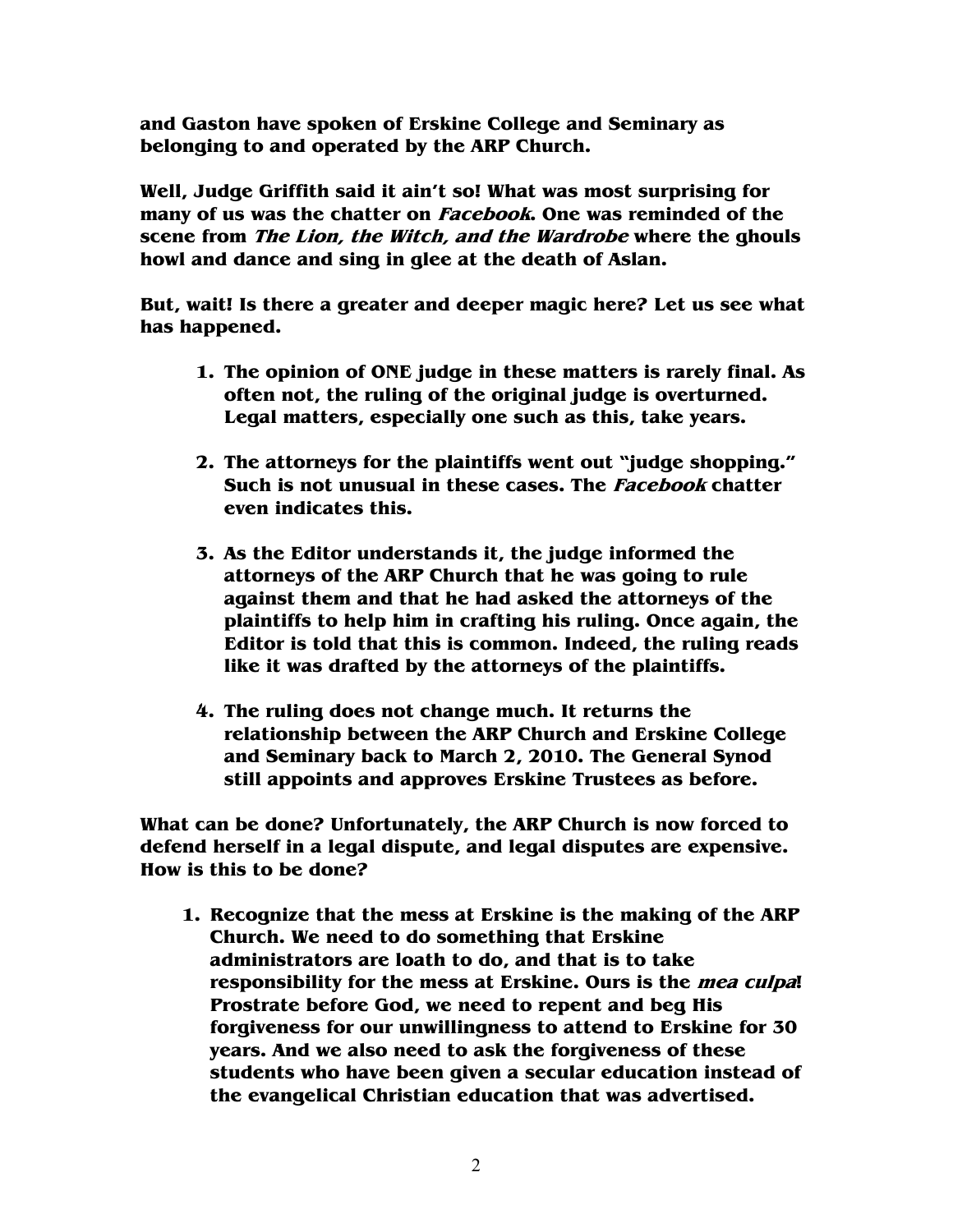- **2. We need to realize that God is in this. Our doctrine of providence has not changed in the least.**
- **3. DEFEND what is our institution! The money is available. Now is not the time to be wimps. Now is the time to STOP support of those who hate the church of Jesus. Why do we send Erskine College and Seminary \$600,000 dollars a year? Erskine has \$40,000,000 in the bank! Erskine had the money to spend over \$600,000 on last year's freshman class. Erskine has the money to spend over \$50,000 on attorneys in a lawsuit against the ARP Church. Let us take the \$600,000 that we usually give Erskine and set up a fund for lawyers to reclaim that which history says is ours and what rightly belongs to the ARP Church.**

**Because Erskine once was so good, we have allowed Erskine to be made into an idol. At this point in time, God has called us to deal with the Baal cult of Erskine. A good institution that was organized to advance the cause of the gospel of the church of Jesus Christ has gone from being an agency of the church that advanced the mission of the church to being an object of worship and adoration that promotes unbelief.** 

**For too long the ARP Church have erroneously looked on Erskine as the jewel in her crown! The ARP Church as a denomination has little reason for existence if Erskine is the jewel in her crown and the foundation stone upon which she stands. The jewel in our crown and the stone whereby we define ourselves is the Lord Jesus Christ. Erskine is just a tool. Erskine is simply wood, hay, and stubble and they will perish. Only the church of Jesus Christ lasts forever. THE EDITOR THANKS GOD FOR THE TRIAL THAT IS BEFORE THE ARP CHURCH! THIS TRIAL CALLS US TO REMEMBER THAT WE ARE THE CHURCH OF JESUS CHRIST! That realization is not a bad thing. It calls us to repentance and courage and struggle.** 

**These are my thoughts,** 

Charles W. Wilson

**Charles W. Wilson**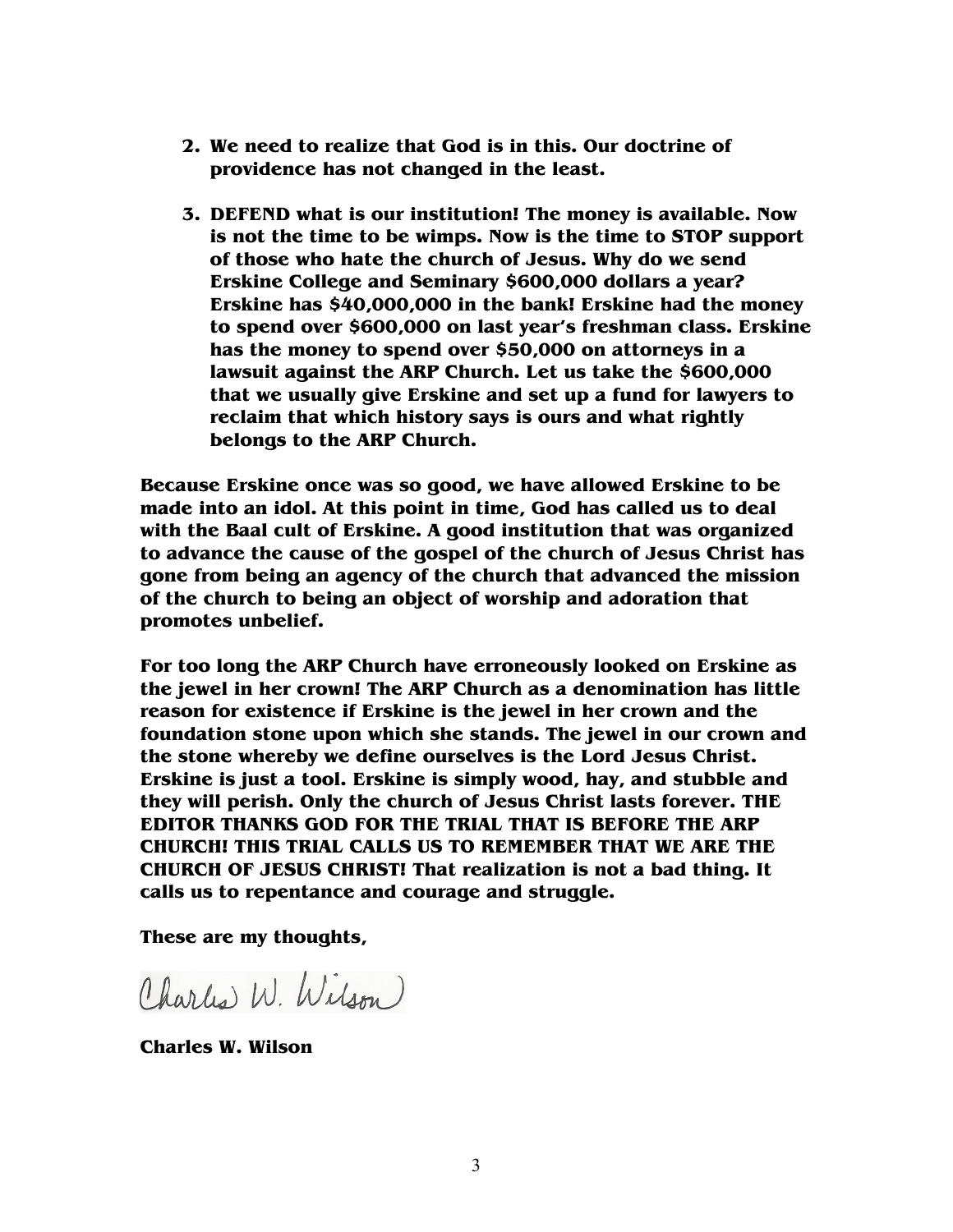

## IDOLATRY: THE CULT OF THE BAAL OF ERSKINE:

**1 Kings 18:21 – "And Elijah came unto all the people, and said, How long halt ye between two opinion? If the LORD be God, follow him: but if Baal, then follow him. And the people answered him not a word."** 

**Idolatry is so easy for us. All of us are recovering idolaters who are prone to fall back into idolatry at any moment.** 

**The Old Testament story of Israel is a chronicle of a people who were addicted to idolatry. Early in the story, Jacob had to instruct the members of his household to put away their idols, saying, "Put away the strange gods that are among you, and be clean, and change your garments" (Gen. 35:2). Even the story of the Exodus is stained with idolatry. God may have smitten the gods of Egypt in a spectacular deliverance of the children of Israel, but that deliverance was not enough to cause them to disabuse themselves from their addiction to idolatry. In spite of Commandments that called for devotion to and faith in God, and prohibited the making of graven images, the first public gathering of the children of Israel after the giving of the Ten Commandments is an idolatrous affair. Even after a miraculous conquest of Palestine, Joshua's final words are pleas to the people of Israel to put away idolatry and injunctions against idolatry: "And if it seem evil unto you to serve the LORD, choose you this day whom ye will serve; whether the gods which your fathers served that were on the other side of the flood, or the gods of the Amorites, in whose land ye dwell: but as for me and my house, we will serve the LORD."** 

**The people of God in the Old Testament were plagued with idolatry, were they not? Have you read of the idolatry in the time of the Judges? 2 Kings 18 reveals just how pervasive and systemic idolatry was. King Hezekiah was stunned by the level of idolatry that he**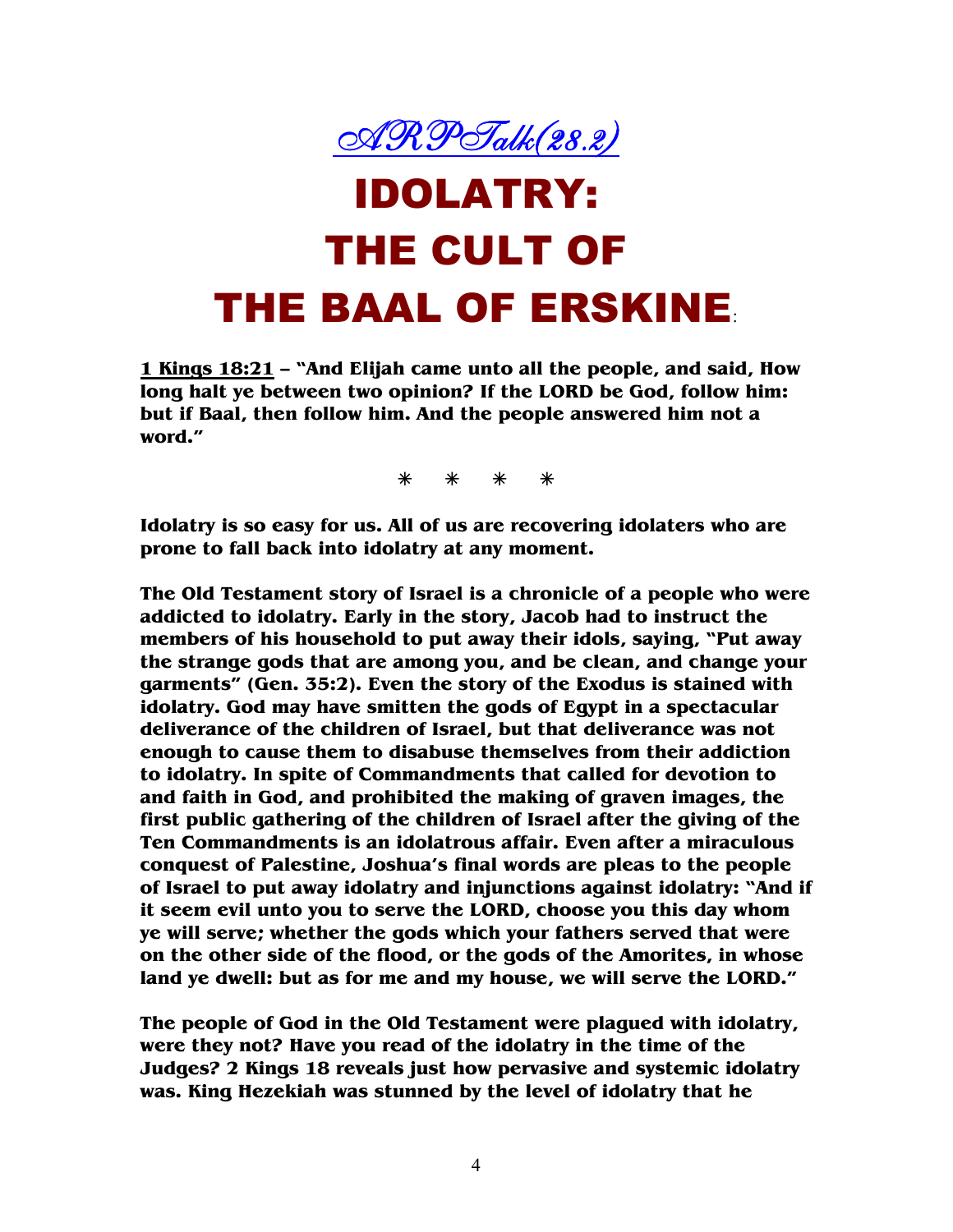**found in Judah. The people had even turned the brazen serpent that Moses had made into an idol. Unbelievably, that which God had provided to heal them from snake bites was desecrated by the people of God and made an idol. Incredibly, a symbol of healing and salvation had been made into a idol by a people who were addicted to idolatry. Hezekiah did the only thing that he could: he ordered that the brazen serpent be broken into pieces. Indeed, even when it comes to good things, there is a propensity in us that draws us from the living God of the Bible to idolatry, is there not?** 

**One would think that the situation changes in the New Testament. It does not! The New Testament is replete with warning against idols. Why? Because we have a tendency to worship something other than God! We are addicted to idolatry! We are recovering idolaters!** 

**Consider the following injunctions. According to the Council of Jerusalem a part of the apostolic message was a ban on contact with idols (Acts 15:20). The believers in the early church were warned that those who practice idolatry would not inherit the kingdom of God (1 Cor. 6:9). The Apostle Paul's message was blunt: "Flee from idolatry!" (1 Cor. 10:14). Believers were warned that there is no agreement between the temple of God and idols (2 Cor. 6:16). Idolatry was a heinous sin that was included with witchcraft, enmity, strife, fits of anger, heresies, and the like (Gal. 5:20). Covetousness is equated with idolatry (Col. 3:5). The people of God are described as those who have turned from idolatry (1 Thes. 1:9). The Apostle John simply writes "Little children, flee from idols" (1 John 5:21).** 

**The story of Elijah in 1 Kings 18 is instructive on this matter of our predisposition to idolatry: THE MORE THINGS CHANGE THE MORE THEY STAY THE SAME.** 

**Erskine College and Seminary were once good things. Once Erskine College and Seminary were the ARP Church in college education and seminary training. They were agencies of the ARP Church. However, good intentions were transmogrified by the idolatry nature of human hearts.** 

**It is now obvious from the reactions of so many of the Erskine elite and alums that what has been whispered about for years in the ARP Church and what has been clearly said the last two years is true. Erskine is not an evangelical Christian institution. The extent of unbelief and denial and scorn for evangelical Christianity is epidemic and rabid. However, since religious sentiment in us is innate and**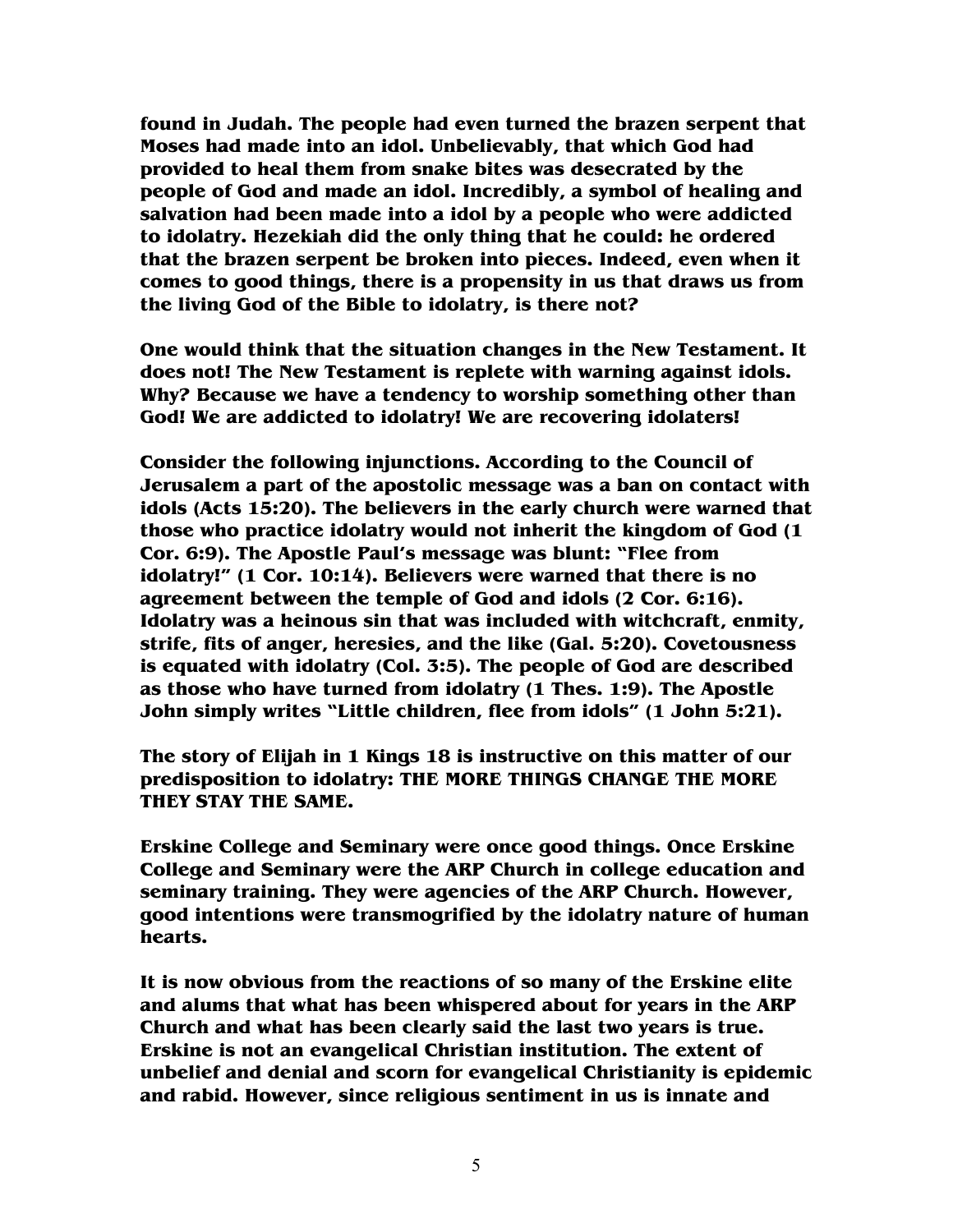**expression demanding, the administration and faculty of Erskine have provided an alternative to evangelical Christian faith: THE BAAL OF ERSKINE.** 

**What is it that the followers of the Baal of Erskine are enraged about? They are enraged that the General Synod of the Associate Reformed Presbyterian Church is insisting that Erskine College and Seminary conform to the evangelical Christian mission of the college and seminary. This is a clash of religious faiths. The followers of the pseudo-religious and secular Baal of Erskine call the faith of the ARP Church "extremism" and "fundamentalism." The ARP Church is a part of evangelical Christianity and we call the Baal of Erskine "idolatry" and "anti-christian."** 

**The responses of the followers of the Baal of Erskine looks like religious fervor, doesn't it? The reason it does so is that it is. As in the days of Elijah, it is today: choose either the idolatry of a Baal of human making or the God of the Bible!** 

**So, what is the point? The point is the focus of the following words of 1 Kings 18:21: "And the people answered him not a word."** 

**The people of the General Synod of the ARP Church are like the people who answered not a word. For the last thirty years, there were those who have cried out and warned that the college and seminary faculty of Erskine were not in accord with the evangelical Christian mission and standards of both Erskine and the ARP Church. For the last thirty years, there were those who have cried out and warned that successive Erskine administrations not only tolerated unbelief but promoted anti-christianity. For the last thirty years, there were those who have cried out and warned that the Erskine community was moving away from the evangelical Christian faith of the ARP Church to a secularism that despised and opposed Biblical Christianity.** 

**For the past thirty years, the response of the leadership of the ARP Church has been to say that this could not be. Our leaders said that those who were crying out were troublemakers who did not know what they were talking about. Our leaders said that they knew the Erskine leaders and they were gentlemen who would honor our faith and traditions. Our leaders said that the problems at our college and seminary were insignificant and the good people at Erskine could be trusted. And, in the face of such disinformation and subversion, we in the ARP Church were the people who said not a word. In order to**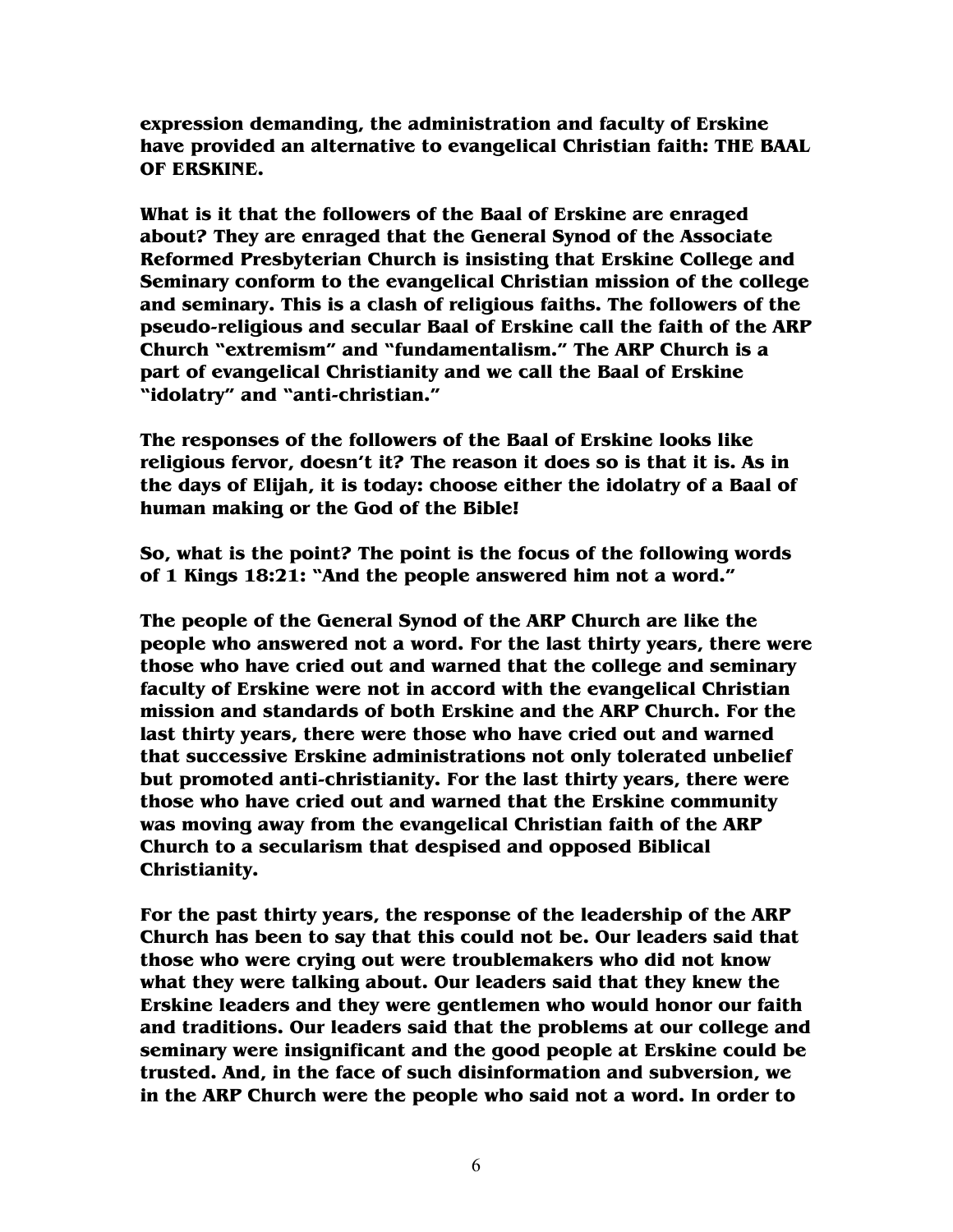**avoid conflict we politely smiled and did nothing. We pretended to believe a fabrication rather than undertake the disagreeable task of addressing patent unbelief.** 

**Because we were the people who said not a word, a new Baal has arisen in Due West: THE BAAL OF THE CULT OF ERSKINE. Not to be unexpected, in the absence of vibrant Christian faith and devotion, devotees of the cult of the Baal of Erskine have been produced. Indeed, if what we see on Facebook is representative of the alums, the followers of the Baal of Erskine are numerous.** 

**Today, the question for the General Synod is how long will we halt between two opinions and remain the people who say not a word. Our guilty silence is deafening! We claim to be the people of the Reformation. We are the people of Luther, Zwingli, Calvin, Knox, Cromwell, and Ralph and Ebenezer Erskine. These men were not of the tribe of those who said not a word. These men were bold for the Gospel no matter the cost. They were not men to be silent in the face of unbelief. They were men "who through faith subdued kingdoms, obtained promises, stopped the mouths of lions, quenched the violence of fire, escaped the edge of the sword, out of weakness were made strong, waxed valiant in fight, turned to flight the armies of the aliens" (Heb. 11:33-34).** 

**Is it not time for the ARP Church to disenthrall itself of the illusion that nothing is amiss at Erskine? Have we not for too long anesthetized ourselves with the illusion of "Peace! Peace!" when there is no peace?** 

**My brothers and sisters of the ARP Church who love our Lord Jesus Christ and his coming, we are soldiers of the Cross! Soldiers of the Cross do not remain silent in the face of unbelief, rebellion, dissimulation, prevarication, and contumacy. Isaac Watts puts it in this manner: "Must I be carried to the skies / on flow'ry beds of ease, /While others fought to sin the prize, / And sailed through bloody seas?"** 

**How long will we halt between two opinions? Do we serve the God of the Bible? Do we serve the Baal of Erskine? Indeed, let us put away the Baal of Erskine and serve God alone. And, if the struggle is long and hard and costly, is that not both the price and the reward of faithfulness?**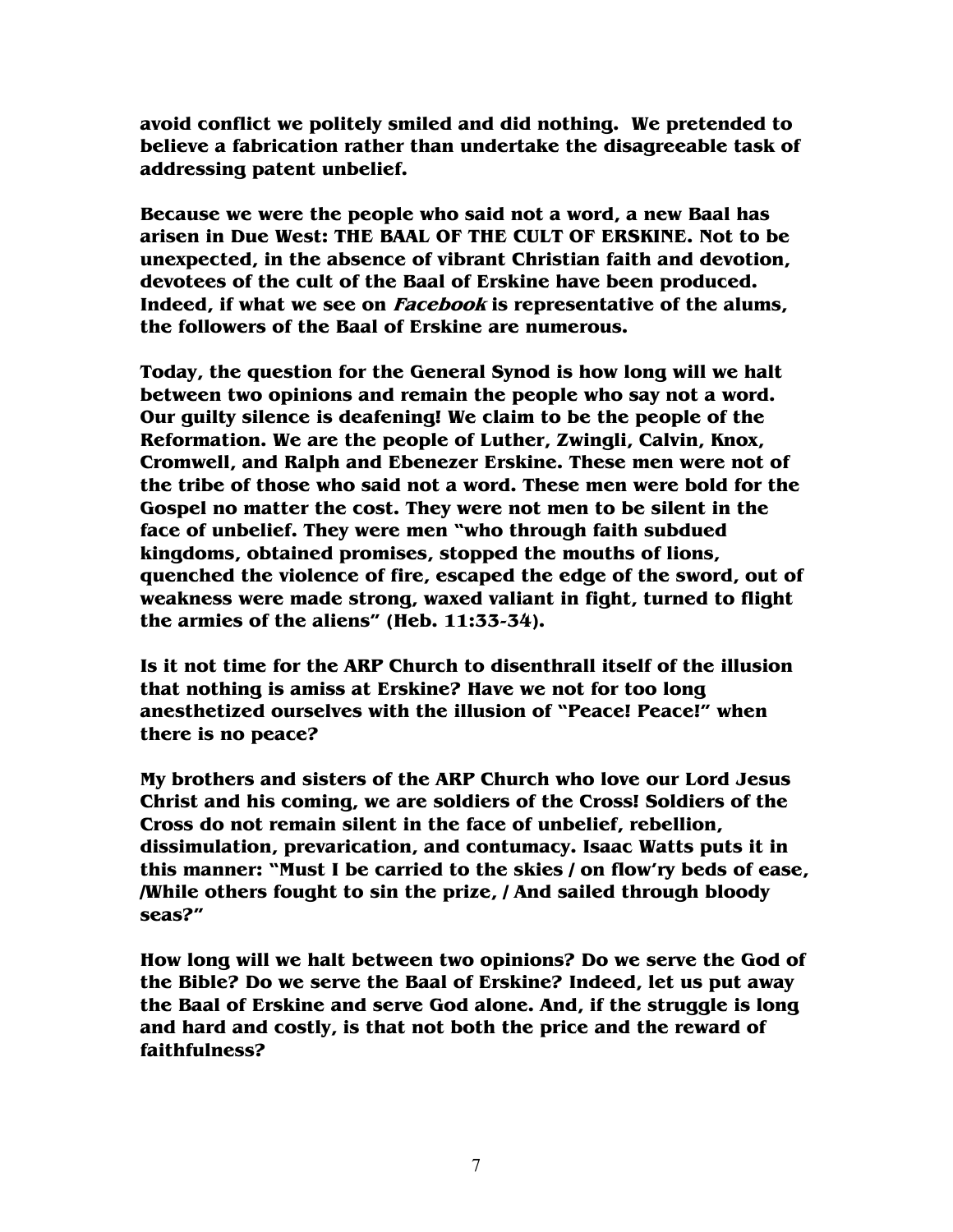**But let it not be said of us that we are the people who said not a word!** 

**These are my thoughts,** 

Charles W. Wilson

**Charles W. Wilson** 

**~Scroll down for** *ARPTalk(28.3)~*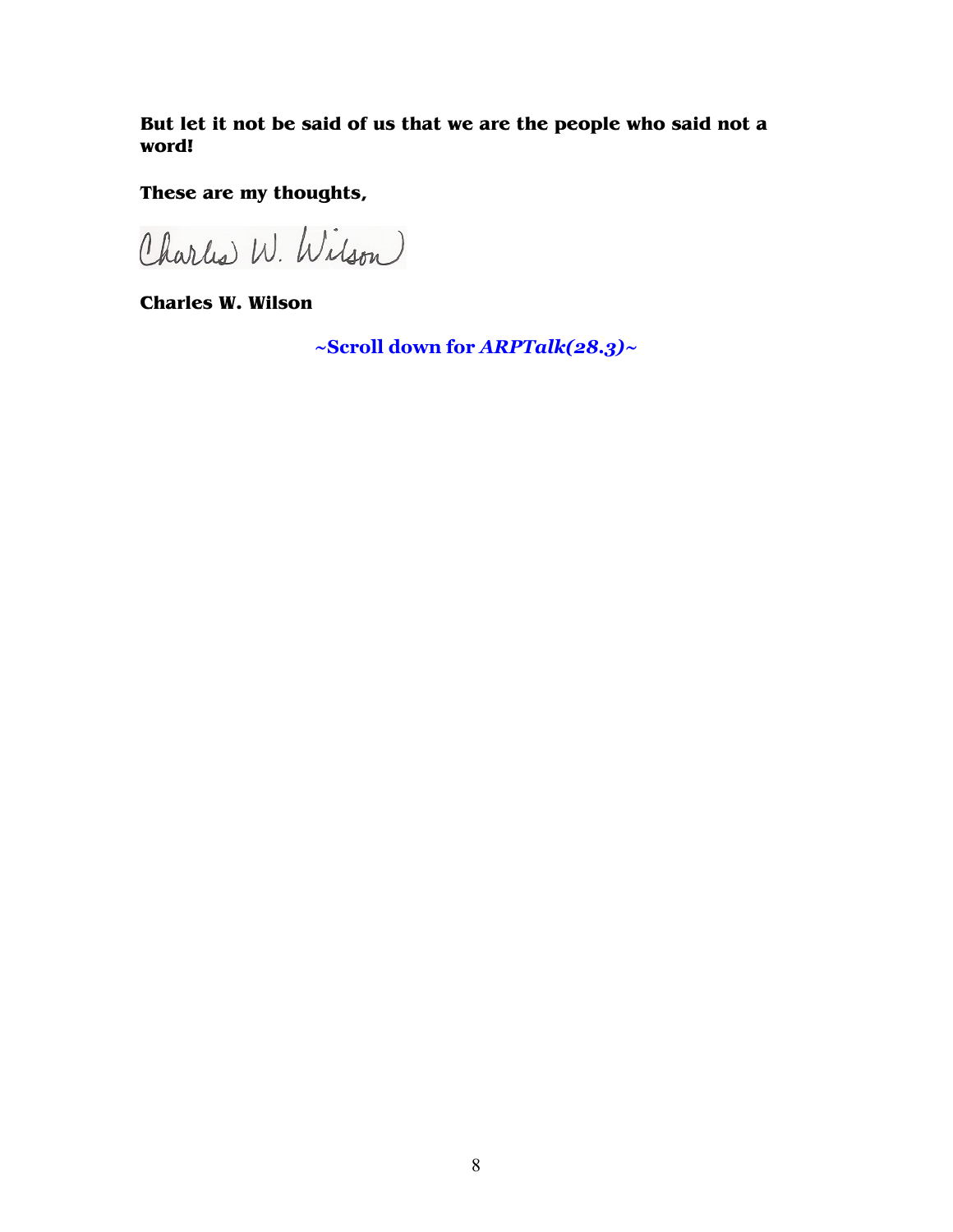

# THE VOICES OF THE BAAL OF **ERSKINE**



**Mr. Aldon Knight is not only an Erskine alum, but he is also a former Alumni Director. When Mr. Knight was hired to work at Erskine, he was asked (or, at least, he was supposed to have been asked) if he could affirm our statement on what an evangelical Christian is and the mission of Erskine. Obviously, he crossed his fingers. The postings below reveal religious fervor. Is the fervor for the Christ of the Church or the Baal of a secular Erskine? You be the judge** 

**of the matter. The Editor is responsible for the highlighting.** 

**- Charles W. Wilson** 

**-** 

### **Aldon Knight.**

**Folks, as just one small example of why the ARP church is not fit to even be affiliated with Erskine any more, read the following question and direct quote from Bill Marsh. Then I'll debunk his rediculous (sic) assertions:** 

*QUESTION: Can a compromise be reached between Synod and the Alumni Association?* 

#### *ASWER FROM COMMISSIO MEMBER BILL MARSH:*

*Though your question is a fair one, we must question one of its premises: The Synod has been the owner and sponsor of Erskine College and Seminary for about 170 years. While the alumni are a valued constituency in the larger Erskine community, they are not equal stakeholders. Also, the board of the Alumni Association does not represent every alumnus or alumna of Erskine College or Erskine Theological Seminary. I do not deny that they are a significant constituency, but it is not as monolithic as Facebook would lead one to believe.* 

*Sadly, the board of the Alumni Association has made clear their contempt for the ARP Church, the deliberative processes of its courts, and its vision for Erskine. While I hope that some repair of that breach is possible, as one member of the General Synod, I don't see what the Synod needs to do to compromise.*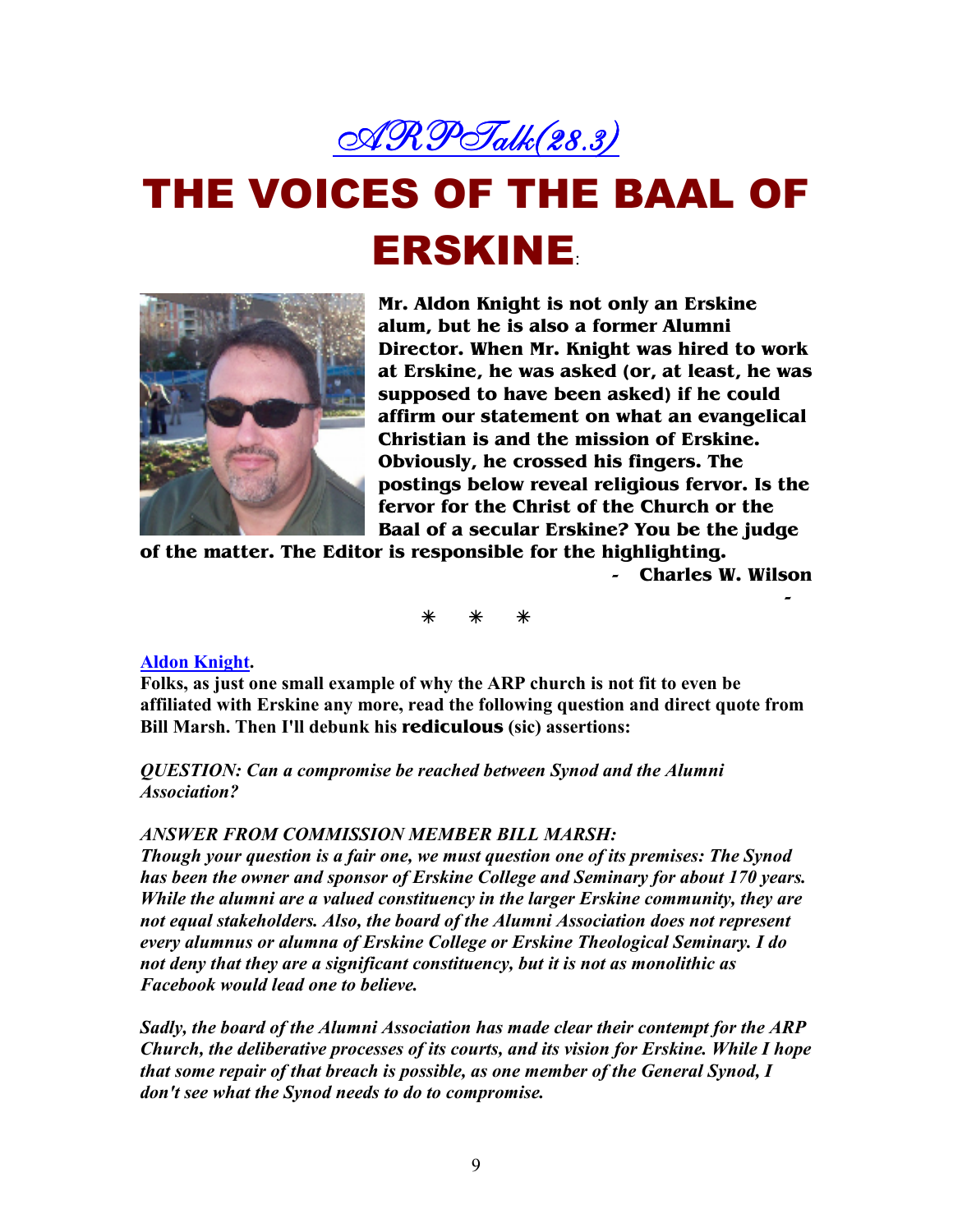Number 1. The court on Thursday heard no argument on the "ownership" of **Erskine from either side. Even Synod's lawyer had no argument of the fact that**  Synod DOES NOT own Erskine. Erskine, as it was argued and agreed with, has its **own charter. It is owned by itself and governed by its board of trustee. Ken Wingate even had to stammer around on the witness stand and try to backpedal on what was meant by the term "owned" in the synod minutes and commission report.** 

Number 2. The board of the alumni association does not represent every alumnus, **and the alumni are not as monolithic as FB would have you believe. Granted, every alumnus is not on our side. However, every member of every group is not on the same side of every issue in any scenario. This country is run by majority rule, not "fixed" or "rigged" majority rule like Synod is run on. We don't have everyone on our side in the alumni association, but of the people who have spoken out through FB (a total of 1288 on our side + 330 on their side = 1628 in all), exactly 80% support us and 20% support them. Conversations on a daily basis that I am having suggest that there are folks watching and supporting our FB site who have not joined because they simply are not into computers that much. Our side also has significantly more money behind it due simply to the numbers and caliber of people**  that support us. Not an equal stakeholder, Mr. Marsh? You're right. We're a way **more important stakeholder than Synod. Don't believe it. You're about to see it.** 

Number 3. I agree. Synod does not need to compromise. In the end of this thing, we **won't even allow you to. We do not want a repair of the breach that you allude to. We want you gone and we'll see to it that it happens. The lawsuit will establish whatever legal realities there are in Erskine's life. After that, the politics will take over. We don't want to compromise with you. We want you gone and absolutely intend to make that happen. The ARP church and its courts are a farce.** 

**Summary: We do not recognize the validity or significance of the Commission in the life of Erskine. You are simply a problem that needs a swift solution, a cancer that needs a quick surgical removal. The doctors are scrubbed up and the operating room is ready. Enjoy your last days associated with Erskine in any way.** 

#### **Aldon Knight.**

Sorry to preach, but **WHY ARE WE STILL ENGAGING THESE NUMBNUTS? Why are we still trying to understand their rediculous (sic) premises? Why are we still treating these idiots as though they actually have something substantive to say? Are we debating them still hoping to change their minds? One more time: THERE IS NO COMMON GROUND. THERE IS NO NEED TO COMMUNICATE ANY FURTHER. Every time we seek to understand, we unintentionally concede small amounts of credibility to their arguments. There is time for debate in almost any circumstance, provided that both sides regard the other as a group with which they would like or need to find commonality. We are beyond that here. They don't want common ground with us and we do not want it with them. There is exactly one thing left to do here: rip Erskine away from them**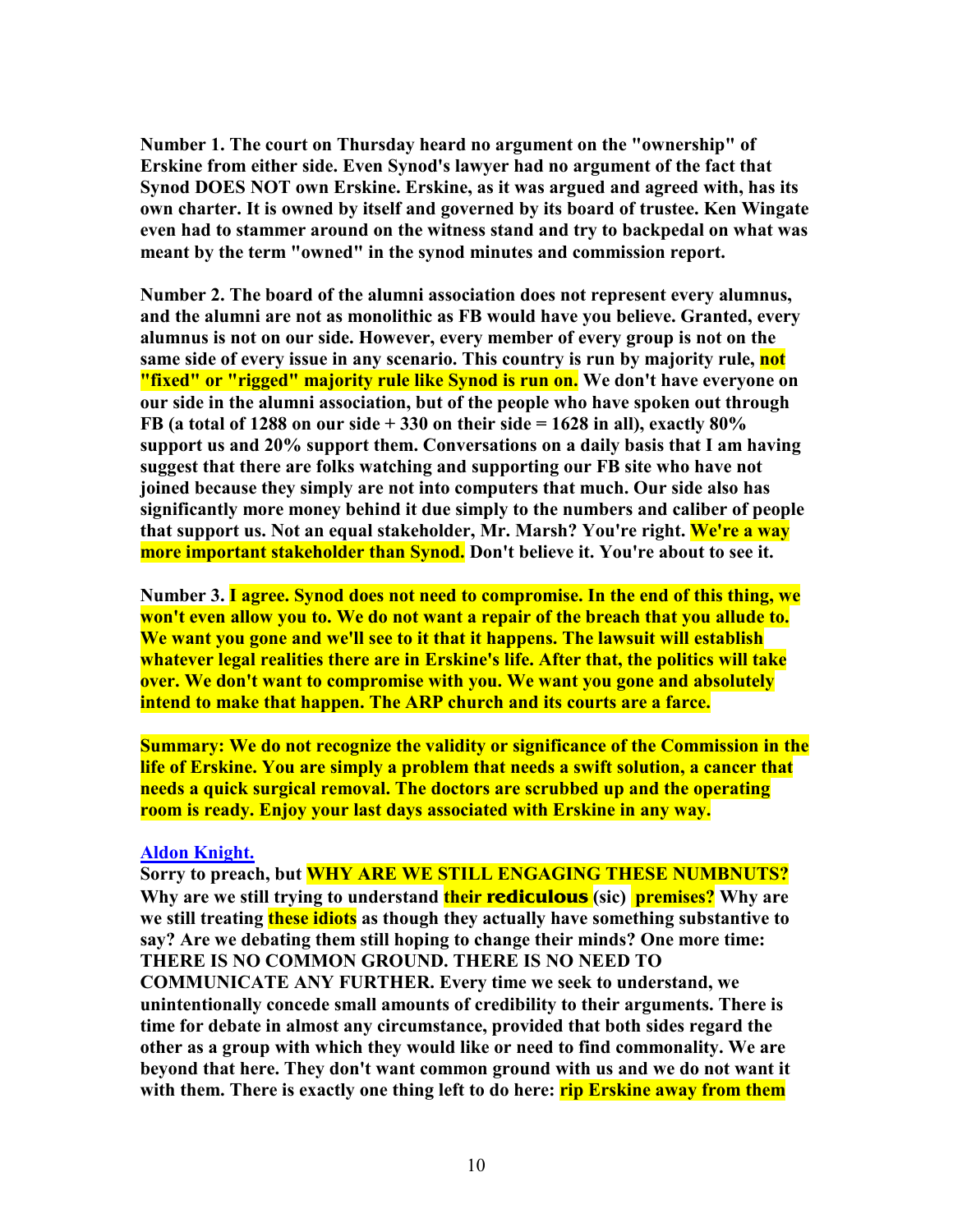**and move on. To continue to seek information from them is just an exercise in making yourself miserable.**



**Mr. David Dangerfield is an Erskine College alum and a graduate student at the University of South Carolina. As the posting below reveals, Mr. Dangerfield is fond of encouraging people to give to the defense of Erskine. In an earlier posting, in celebration of the 1839 founding of Erskine, he wrote that he had sent a check for \$18.39. In a conversation with the Editor, he asked the Editor if he could send a check for \$18.39 in honor of the Editor. The Editor** 

**acquiesced to Mr. Dangerfield's offer. Such is the nobility of the sacrificial generosity of the cult of the Baal of Erskine! One wonders, how much scholarship money was given to Mr. Dangerfield for his education at Erskine. One wonders, how much of that money was given by ARPs. One wonders, until this present conflict, how much Mr. Dangerfield contributed to Erskine College. The Editor is responsible for the highlighting.** 

**- Charles W. Wilson** 

### **David Dangerfield.**

**Please forgive the lateness of this message. I was in class when the official word came out, but . .** 

**We have confirmed that the judge has ruled in favor of Drs. Young and Taylor and the Alumni Association. As I understand it, the ruling grants an injunction and bars the actions taken by the ARP Synod and the Moderator's Commission until things can be further sorted out.** 

**For my part, this is an incredible day for Erskine! I really hated to see it have to go to court, but I am thankful that EC was given a fair chance to defend itself at the hearing and now has the continued opportunity to defend itself. I am not sure what the next legal steps and ramifications will be, but I can say . . . so far, so good. But, there is more work to be done, I'm sure.** 

Now . . . as for what we have to do next. . .

**The most pressing issues are two-fold.** 

**First, the reinstated board of trustees must be encouraged to do the right thing for**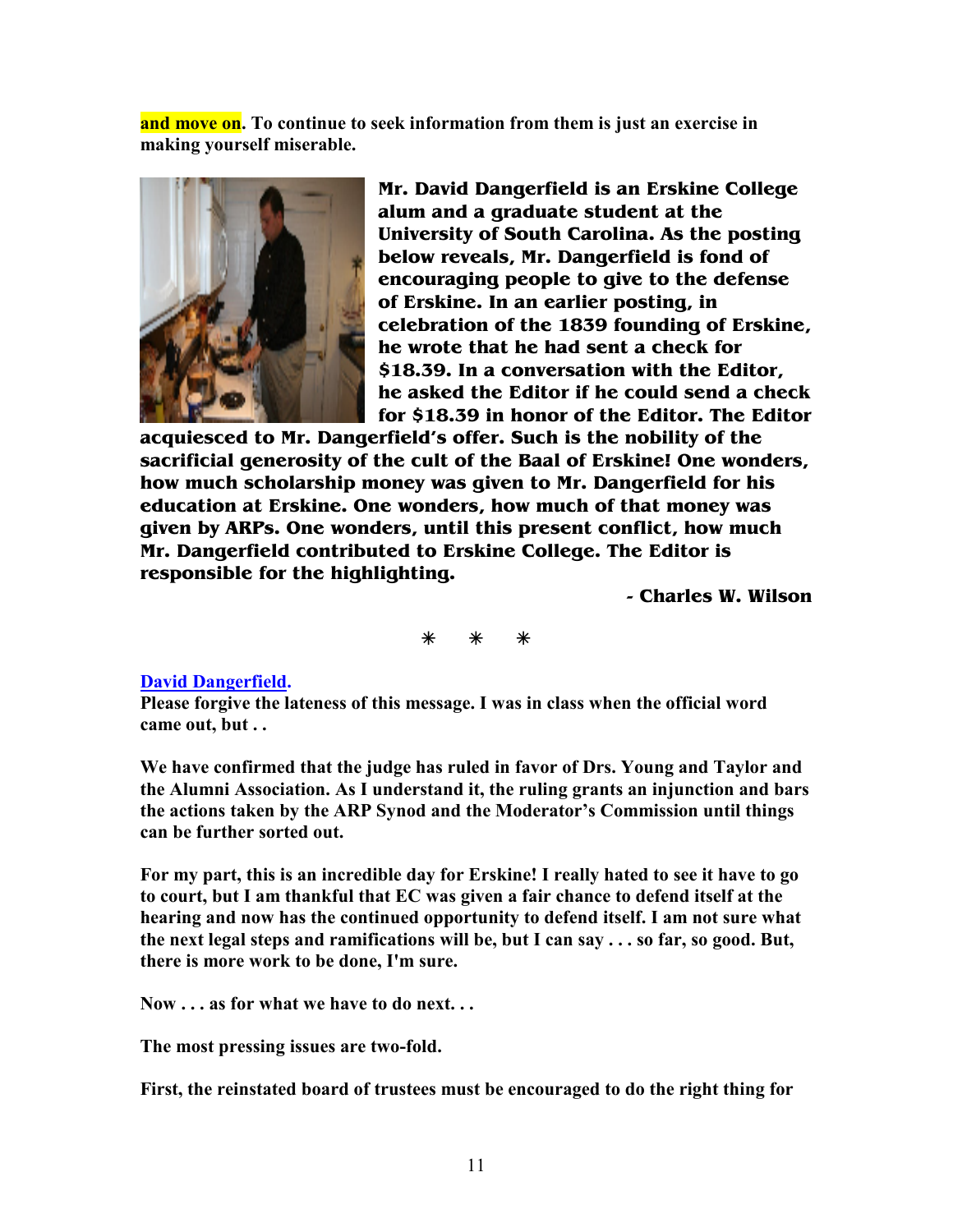**Erskine's future. I have been told from two very reliable sources that members of the Moderator's Commission are actively contacting members of the Board of Trustees in an attempt to influence some sort of mediation or compromise.** 

**Normally, I would favor compromise ... but given the actions taken by the Commission, the Court's ruling against the legality of those actions, and my lingering doubts about the Commission's real motivations . . . I am not inclined to favor compromising with those folks. For my part, I am fearful those who have acted to hurt Erskine will only seek a reprieve so they can "hit us again" sometime in the future. I want to be clear, personally, I am not demanding a "split." But, for my part, I hope that the EC Board can be freed from undue influence and political pressures from those who would use EC for their own political gain.** 

**Erskine has taken a serious stand, and I urge you to contact members of the Board of Trustees now that matters have been placed back into their hands. Thank them**  for their service AND ASK THEM NOT TO BACK DOWN. Commission supporter **have vowed early to continue to fight, so we must beseech the Board to fight back and stand up for the truth!** 

**Howard Wagler has set up a link on the "Erskine For Everyone" site that will allow you to email ALL board members with one link. This email address will forward to ALL members of the Board of Trustees. As soon as everything is finalized with that, I will pass along the link and the "email address." So be on the lookout for that.** 

**Second, the bills have to be paid. I won't ask you to give, but I will tell you how important it is. I donated to "The Legal Fund" directly through Erskine.** This fight **isn't just about Erskine for me, but it is also about the people who work there who I love deeply. These are people who had a formative influence on me as a Christian and as a young man – and people who were unfairly attacked and criticized. I believed, and still believe, those folks deserve my support. Folks like Robyn and Dr. Crenshaw and so many others mean a great deal to me - and they are worth my donation.** 

**Aldon Knight also has information on donating through the official 501 (c) (3) organization of Alumni who are actively raising money to donate for legal fees.** 

**Thank you all for your continued prayers and support for Erskine. Again, I'm sorry it took me a bit to get this info out, but as I hear more and can pass it along - I will.**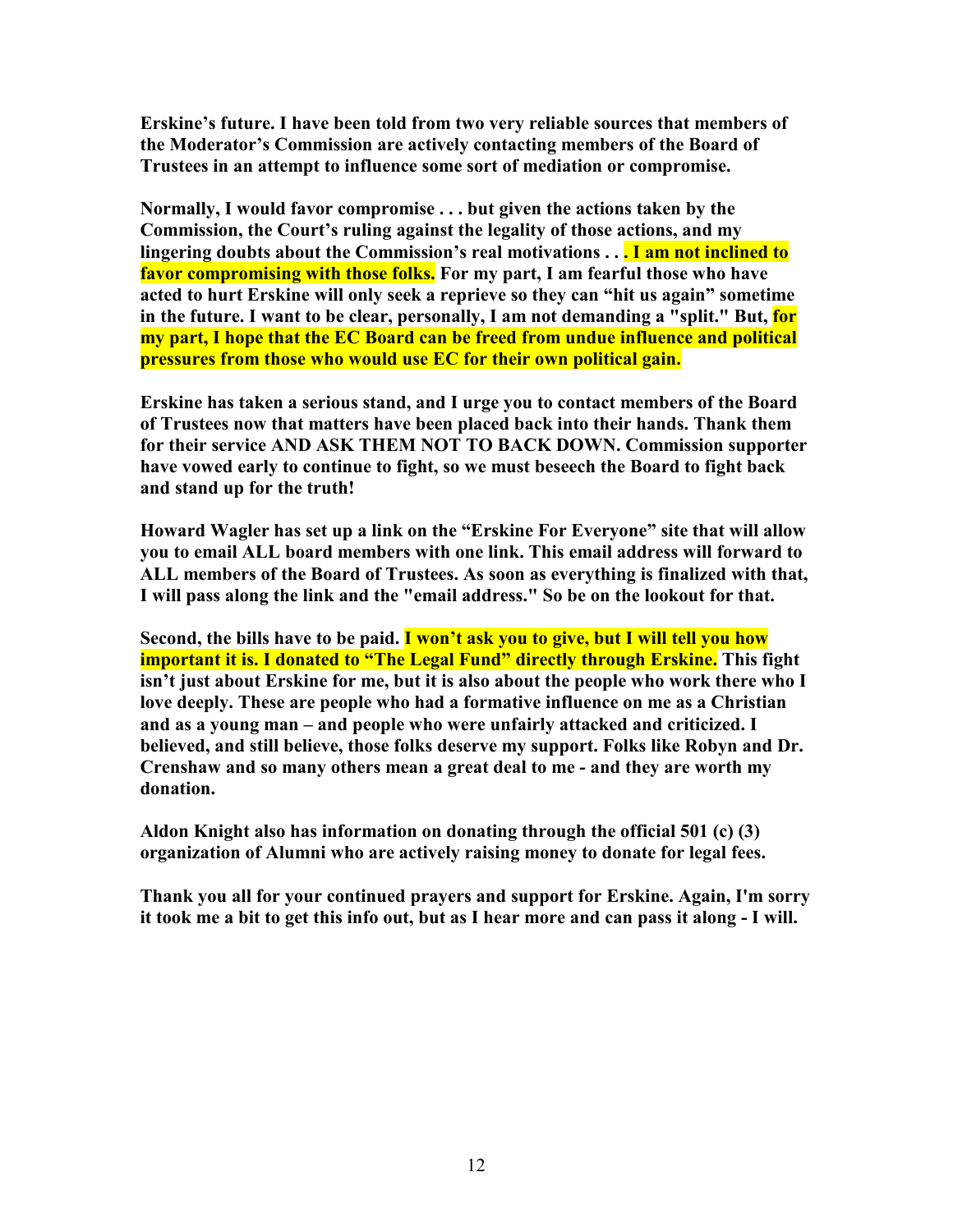

**Dr. Gid Alston is the acting Academic Dean of the college. Formerly, Dr. Alston was a Coach and the head of athletic programs at Erskine. Very few colleges have an Academic Dean who is a Coach. Erskine is probably the only college in the US that has an Academic Dean who is an Advisor for The Jump Rope Institute (http://www.jumpropeinstitute.com/advisors. htm). According to President Randy Ruble, after Dr. Don Weatherman resigned as** 

**Academic Dean to take the position of President at Lyon College, he asked Dr. Alston to serve as Academic Dean because no one else would serve. The following from the Old Testament Book of Judges seems to fit this story:** 

**8 One day the trees went out to anoint a king for themselves. They said to the olive tree, 'Be our king.' <sup>9</sup> "But the olive tree answered, 'Should I give up my oil, by which both gods and men are honored, to hold sway over the trees?' <sup>10</sup> "Next, the trees said to the fig tree, 'Come and be our king. <sup>11</sup> "But the fig tree replied, 'Should I give up my fruit, so good and sweet, to hold sway over the trees?' <sup>12</sup> "Then the trees said to the vine, 'Come and be our king.' <sup>13</sup> "But the vine answered, 'Should I give up my wine, which cheers both gods and men, to hold sway over the trees?' <sup>14</sup> "Finally all the trees said to the thornbush, 'Come and be our king.' <sup>15</sup> "The thornbush said to the trees, 'If you really want to anoint me king over you, come and take refuge in my shade; but if not, then let fire come out of the thornbush and consume the cedars of Lebanon!' (9:8- 15).** 

**Ironically, this parable involved Jothan, the son of Gideon. Dr. Alston goes by "Gid," which is short for Gideon. As much as Dr. Alston has written against the ARP Church in newspapers and elsewhere, it seems that he has become the Aaron of the Baal of Erskine. The Editor is responsible for the highlighting.** 

**- Charles W. Wilson** 

#### **Gid Alston.**

**I thank God for David Chestnut, Scott Mitchell, our wonderful alumni, and those members of the Board of Trustees who are true Erskine supporters. These people**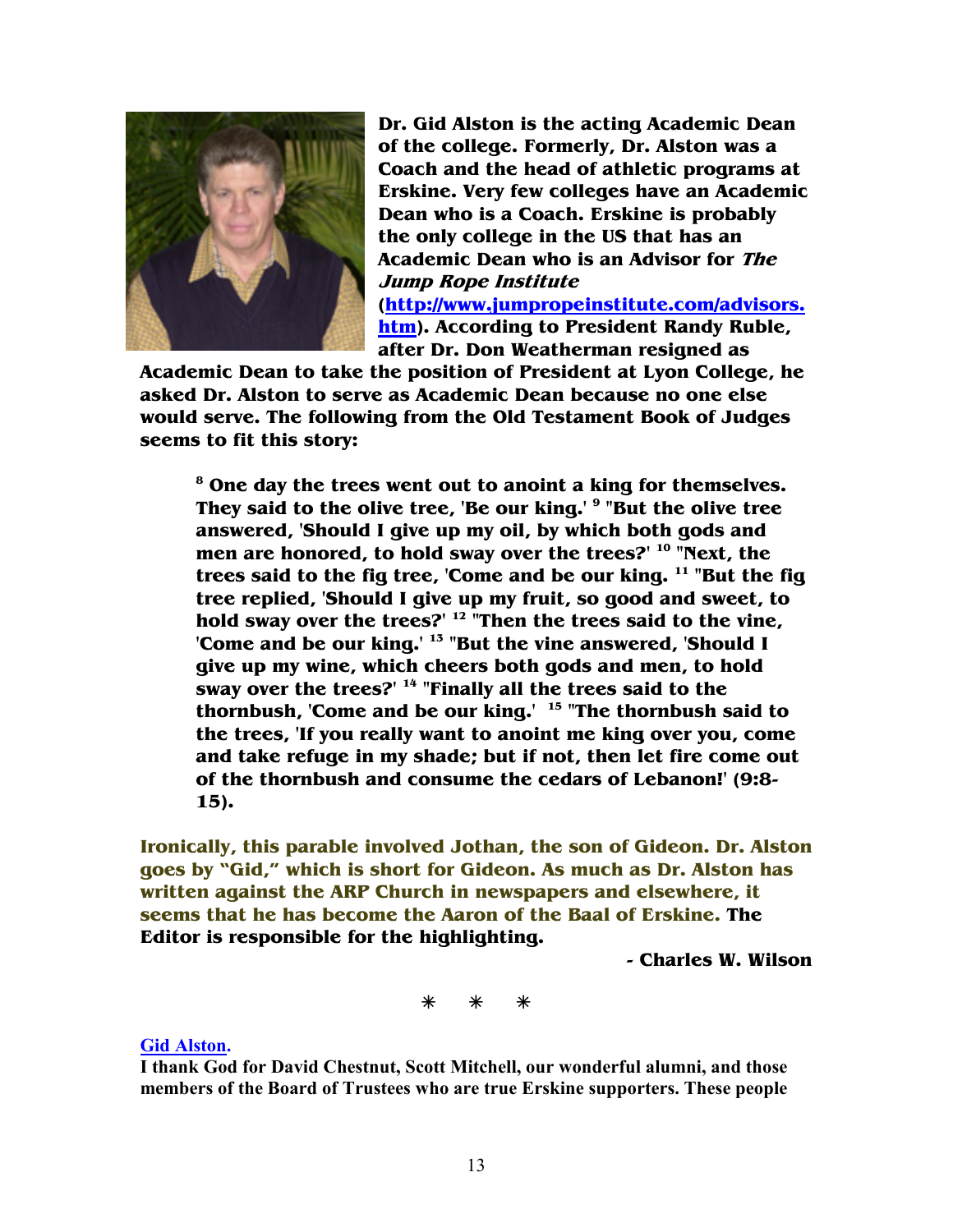**had the guts to stand up and do the right thing. The legal action they have initiated is absolutely necessary to save our beloved college.** 

**The current members of the Synod and Commission have proven to be arrogant, un-Christian, and self-serving. It is clear that they are not seeking God's will, and the ARP Church should remove them from office.** 

**Postscript: Does Dr. Alston not know that the General Synod is the ARP Church in session?** 

**The following are some miscellaneous postings that were sent to the Editor. The Editor is responsible for the highlighting.** 

**- Charles W. Wilson** 

### **William Epps.**

**I agree with Mark. If we let our guard down we are only harming ourselves. The Synod will soon approach the Board like a Trojan Horse. When the Board is not looking they will be in control. This might take years but if we rest now they will have their way. We must get the Board to change the by-laws to protect our interest. One of those** should be that the Synod can RECOMMEND new Board members but **only the Board can appoint new members. If we allow the Synod to continue to appoint Board members we will be in the same place in 4 or 5 years. As Board members rotate off the Synod will appoint more and more conservative members. The Synod will work every angle. They may be ministers but please do not think you can trust them.**

**Memorial** 

**For the General Synod Associate Reformed Presbyterian Church** 

**Subject: Relationship between Erskine College and Seminary and the Associate Reformed Presbyterian Church** 

**Whereas, Erskine College was founded and 1839 and Erskine Theological Seminary was founded in 1837 and became a separate institution in 1858, and** 

**Whereas, Erskine College and Erskine Theological Seminary have contributed greatly to accomplishments of the Christian Church at large and the ARP Church in particular, and** 

**Whereas, Erskine College and Erskine Theological Seminary (hereafter referred to simply as "Erskine") have sought to share the love of God through the Grace of the Cross with all who have matriculated for their higher education, and**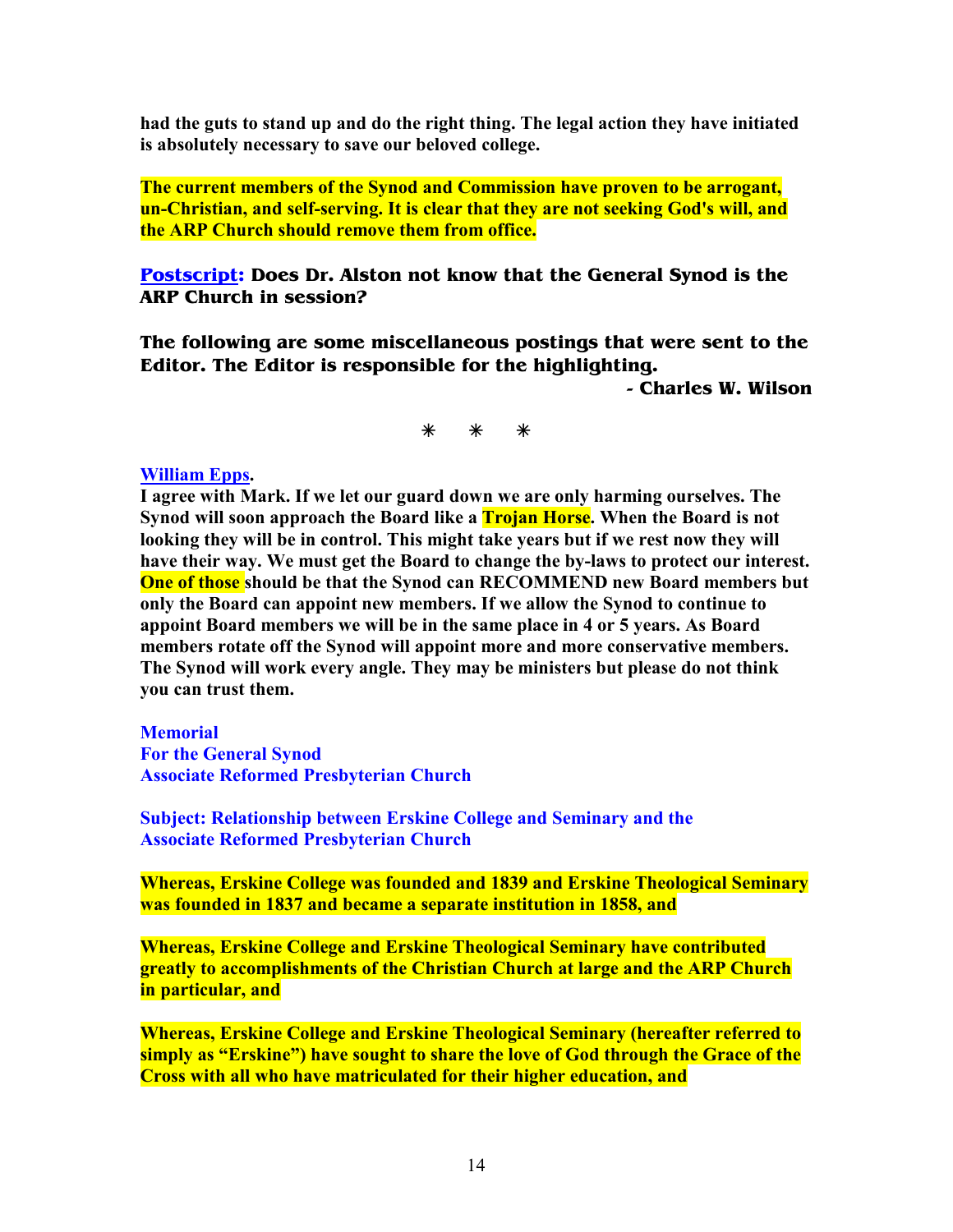**Whereas, Erskine has a dynamic reputation as an outstanding academic institution with students consistently accepted to the nations most prominent graduate and professional schools, and** 

**Whereas, Erskine is consistently ranked by various national publications as one of the leading liberal arts institutions in the United States of America, and** 

**Whereas, the alumni of Erskine are a very diverse group representing many Christian denominations, and** 

**Whereas, Erskine has an extremely loyal and very dedicated alumni base, and** 

**Whereas, Erskine has been a place where Christians of all denominations as well as +on-Christians have been welcomed so that the Love of God and Grace of the Cross might be shared with all, and** 

**Whereas, many have come to know Christ at Erskine and others have grown much more deeply in their faith, and** 

**Whereas, the ARP Church since its inception has prided itself on a well educated freely thinking clergy, and** 

**Whereas, Erskine has created a loyal and very dedicated group of Alumni very equipped in Christian Apologetics as a result of training by very highly qualified Professors who have challenged students to think critically, reason abstractly, defend their faith through appropriately challenged and reasoned arguments, and** 

**Whereas, Erskine students have presented themselves not as vessels to be filled with knowledge but as small fires to be flamed to think for themselves, love God, respect their fellow man, and do good throughout the world, and** 

**Whereas, recently the ARP Synod has expressed concerns about the appropriate integration of Christianity and Knowledge at Erskine, and** 

**Whereas, the ARP Synod appointed a commission to examine Erskine at the 2009 meeting of the General Synod, and** 

**Whereas, a meeting of the General Synod of the ARP church was held in March of 2010 to hear the report, and** 

**Whereas there were four recommendations that were adopted at this meeting, and** 

**Whereas, this action has caused division in the ARP Church in particular, and** 

**Whereas, this same action has caused an outpouring of alumni support and very vocal disagreement with the report of the commission, and**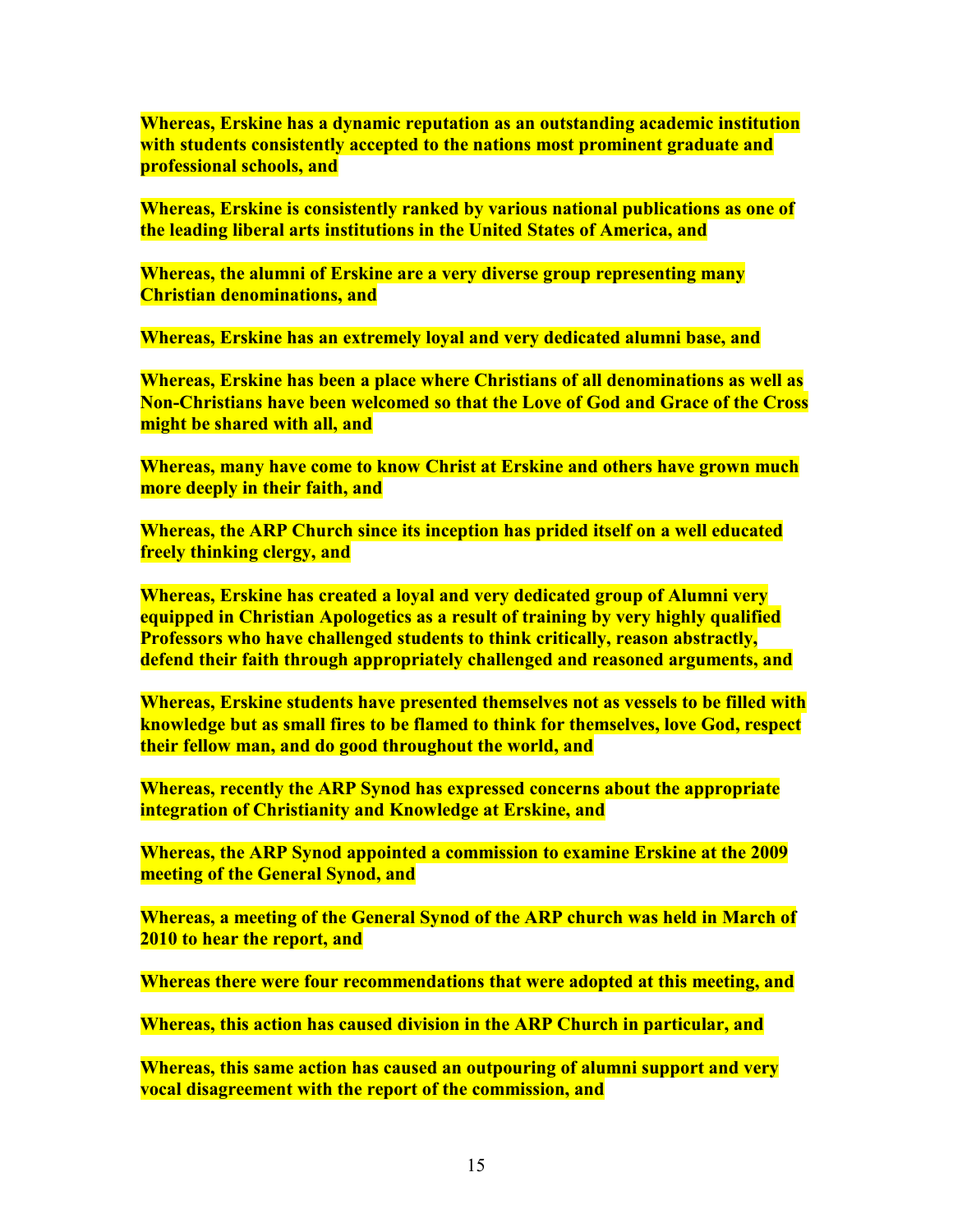**Whereas, the results of this action has placed the ARP Church and Erskine both in grave danger of further division with the likely improbability of either institution being able to carry out its mission, and** 

**Whereas, giving to the Annual Fund at Erskine has all but ceased at this point in time, and** 

**Whereas, numerous loyal benefactors of Erskine have notified the Erskine Advancement Office that very large gifts through estate plans and Wills and Trusts valued in the millions of dollars are now on hold due to the actions of the ARP General Synod, and** 

**Whereas, the financial support from the ARP Church only accounts for approximately two percent of the institutions operating budget and giving from the Alumni accounts for eleven percent of the operating budget, and** 

**Whereas, God has a purpose for both Erskine and the ARP Church in his predestined plan, and** 

**Whereas, there comes a time when it is better for two institutions to walk side by side rather than hand in hand, and** 

**Whereas, there are numerous examples where such separations have occurred and both organizations have become much stronger and even been of more benefit one to another as separate organizations rather than linked organizations,** 

**BE IT RESOLVED THROUGH ADOPTION OF THIS MEMORIAL at the 2010 meeting of the General Synod of the Associate Reformed Presbyterian Church that:** 

**1. The Synod of the ARP Church relinquishes its right to appoint Trustees to the Erskine College and Seminary Board of Trustees.** 

**2. The General Synod of the ARP Church recognizes the Board of Trustees duly in force at the close of the regular meeting of the 2009 General Synod as the governing board of Erskine College and Seminary at the adoption of this resolution.** 

**3. The Erskine College and Seminary Board of Trustees will become a self perpetuating Board of Trustees.** 

**4. The General Synod of the Associate Reformed Presbyterian Church makes no claim on any property or assets of the College or Seminary.** 

**5. The General Synod of the Associate Reformed Presbyterian Church covenants to hold Erskine College and Seminary up in prayer at all times and specifically annually at the meeting of General Synod.** 

**6. The General Synod does respectfully request that the Board of Trustees appoint a group to work with a group of the same size of members of the General Synod to form a covenant between Erskine and the ARP Synod.** 

**7. The General Synod does request that Erskine bear the cost of any necessary legal**